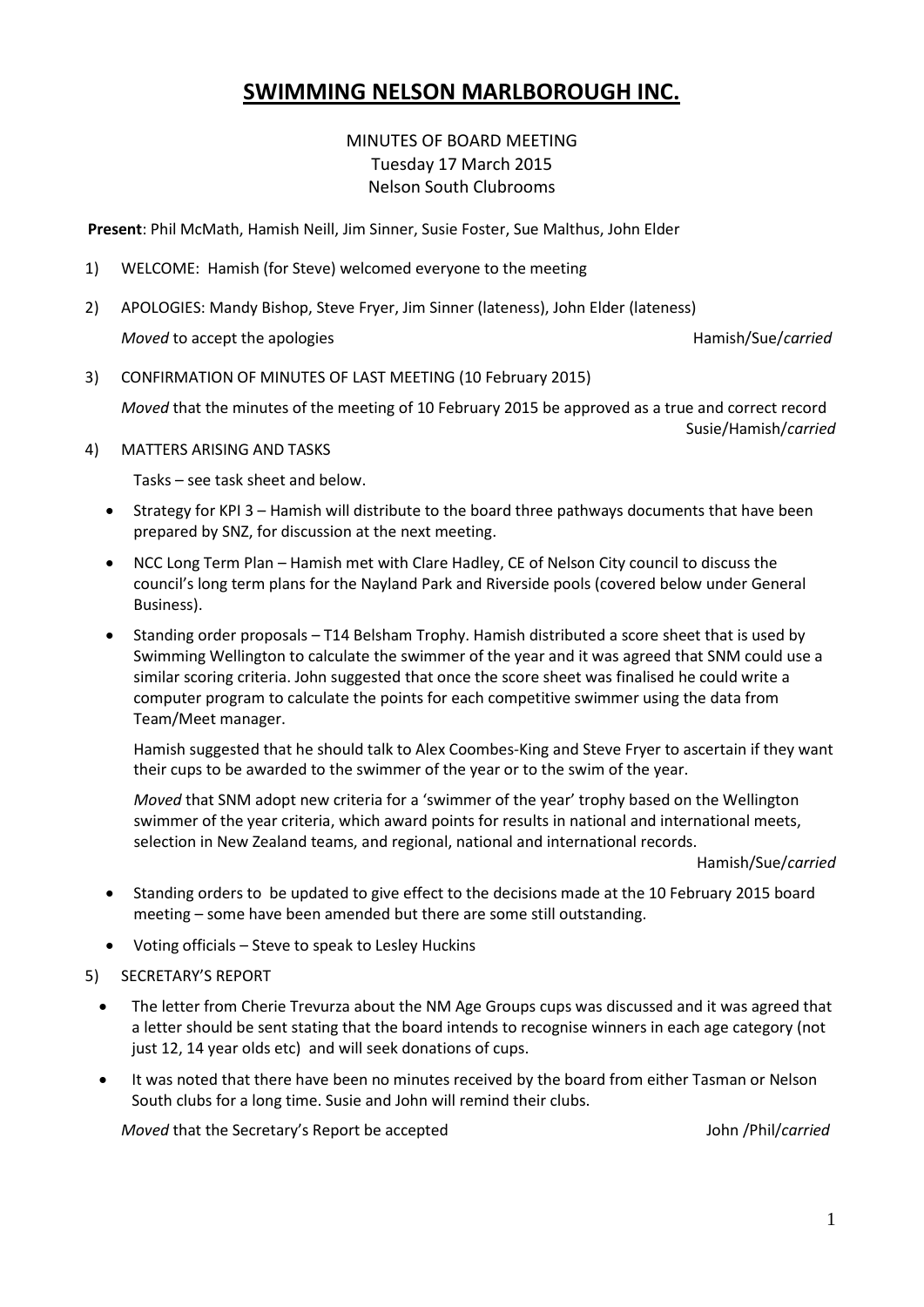#### 6) TREASURER'S REPORT (Susie)

*Moved* approval to pay the following invoices:

- i. Nayland Park Pool \$2,444.00
- ii. PO Box rental  $-$  170.00
- iii. Florist (Lindie) 60.00
- iv. Hampden Street pool 840.00
- v. Stadium 2000 265.00 (long distance meet)
- vi. Stadium 2000 1,980.00 (SI C&T meet)
- vii. Newman Graphics 2,650.52 (ribbons for SI C&T meet)
- viii. John Elder 140.00 (approx. timing gear accessories)

Susie/Sue/*carried*

• Pre-approvals to pay SNZ relay entries

*Moved* that pre-approval be granted to Susie to pay up to \$300 for SNZ national relay entry fees for the 2015/16 swim season John/Susie/*carried*

#### 7) REGISTRAR/RECORDS REPORT (Jim)

 *Moved* to accept the Registrar's report and confirm the following new SNM records:

| Event |           |  | Age M/F New time Swimmer                  |                                           | Club         |
|-------|-----------|--|-------------------------------------------|-------------------------------------------|--------------|
|       |           |  | <b>SNM Long Distance Meet 13 Feb 2015</b> |                                           |              |
|       |           |  |                                           | 1500 Free LC 16 F 18:17.42 Bailee Spriggs | <b>NLSNM</b> |
|       | 1500 Free |  |                                           | LC 16 F 18:17.42 Bailee Spriggs           | <b>NLSNM</b> |

#### **SNM Age Group Champs 14-15 Feb 2015 - Nayland**

|  |  |  | 200 Breast LC 17 F 2:49.15 Ellie Rukuwai | <b>NLSNM</b> |
|--|--|--|------------------------------------------|--------------|
|  |  |  | 400 IM LC 17 F 5:23.52 Ellie Rukuwai     | <b>NLSNM</b> |
|  |  |  | 100 Back LC 18 F 1:13.23 Cara Pearson    | TASNM        |
|  |  |  | 400 Free LC 17 M 4:18.56 Eddie Neill     | <b>NLSNM</b> |
|  |  |  |                                          |              |

### **Central LC Champs 27 Feb 2015 Hamilton**

| 200 IM | LC - | - 15      | 2:28.26 | Clara Foster | <b>NLSNM</b> |
|--------|------|-----------|---------|--------------|--------------|
| 200 IM |      | LC Open F | 2:28.26 | Clara Foster | <b>NLSNM</b> |

### **Tasman LC Meet 7 March 2015 - Nayland**

| 800 Free*                                      |  |  |  |  | LC 11 F 12:14.48 Sierra Thomas         | <b>TASNM</b> |  |  |
|------------------------------------------------|--|--|--|--|----------------------------------------|--------------|--|--|
| 800 Free*                                      |  |  |  |  | LC 13 M 10:26.24 Oliver Stark          | <b>NLSNM</b> |  |  |
|                                                |  |  |  |  | 200 Back LC 16 M 2:22.02 Thomas Heaton | TASNM        |  |  |
| * newly established records for this age group |  |  |  |  |                                        |              |  |  |

Jim/Phil/*carried*

#### 8) PUBLICITY/COMMUNICATION REPORT (Jim/Mandy)

- Jim wrote an article for the Nelson Mail about the South Island Country and Town meet however it was not published. Jim suggested that this may be because the title read "Blenheim club wins trophy". The Marlborough Express gave good coverage to the story.
- Mandy wrote an article about the last Tasman club meet at Nayland which was published in the Nelson Mail.
- Articles have been also been published about Sam McKenzie's latest achievements.

### 9) FUNDING REPORT (Sue)

It was agreed to apply for funding for \$4350.83 from the Pelorus Trust to purchase accessories for timing gear for swim meets. The costs of these items are shown below.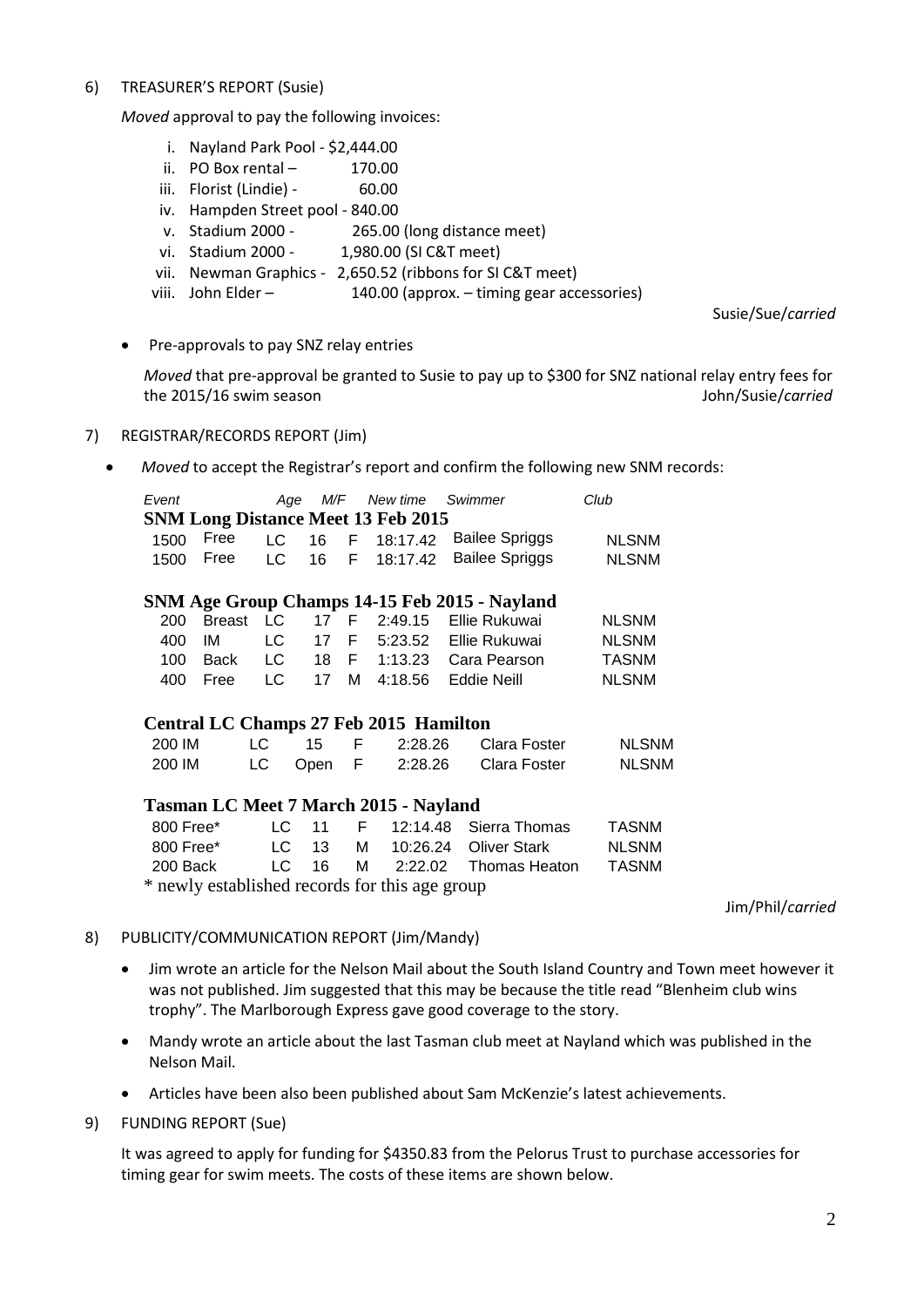|   |                                                                               | US\$ | NZ\$   |     |         |
|---|-------------------------------------------------------------------------------|------|--------|-----|---------|
|   |                                                                               | each | each   | Qty | Total   |
| 1 | Meet Manager 5.0 upgrade (US\$229) w scoreboard<br>interface option (US\$495) | 724  | 928.21 | 3   | 2784.62 |
| 2 | MM5 Timing Console Interface (Nelson South only)                              | 295  | 378.21 |     | 378.21  |
| 3 | Laptop for Registrar (GST inc)                                                |      | 449.00 |     | 449.00  |
| 4 | Office software for new laptop (GST inc)                                      |      | 239.00 | 1   | 239.00  |
| 5 | Extension cables for timing gear (GST inc)                                    |      | 500.00 |     | 500.00  |
|   |                                                                               |      |        |     |         |
|   | Total                                                                         |      |        |     | 4350.83 |
|   | Exchange rate US\$/NZ\$                                                       | 0.78 |        |     |         |

John agreed to obtain a quote for the extension cables. Once this quote is obtained the funding application will be sent off.

*Resolved* that the Board apply for funding of \$4396.08 (GST exclusive) from the Pelorus Trust to purchase accessories for timing gear for swim meets.

Sue/Phil/*carried*

## 10) SNZ LIAISON REPORT (Hamish)

 Hamish provided an update from the latest Regional Chairs meeting. Changes that had been made to the high performance structure were discussed, including the disbanding of three positions and the establishment of two other positions, only one of which has been filled to date. There was some concern discussed at the meeting about the number of high performance swimmers, such as Lauren Boyle who were training overseas. There has been no progress towards finding a major sponsor for SNZ. There was also some discussion about the amalgamation of regional associations which was "underway but slow" however none of the regions who were represented at the meeting were aware of any proposed amalgamations.

# 11) TECHNICAL (Steve)

- Phil believes that the region needs more people to train as technical officials, in particular Judge of Strokes, and advised that the Blenheim Club expect a parent of every competitive swimmer to be training to be a technical official.
- The board acknowledged and wish to pass on their congratulations to Jenny Smith and Christine Fisk on becoming regional referees. John and Phil will pass on the congratulations.

# 12) COACHING REPORT (Hamish)

- No report tabled
- 13) STRATEGIC PLAN, BUSINESS PLAN, KPIs (Mandy)
	- It was agreed that we should try to ensure that every board member can make the next board meeting to be able to progress these plans.

# 14) GENERAL BUSINESS

Tasman SS Champs, 21 May: Meet Director and Event Organiser

The flier has gone out to clubs and the club recorders are to do the entries for the swimmers.

*Moved* that Lorraine McMath and Jeni Nunn (Sport Tasman) be appointed joint event organisers and that Phil McMath be appointed the Meet Director for this meet John/Jim/*carried*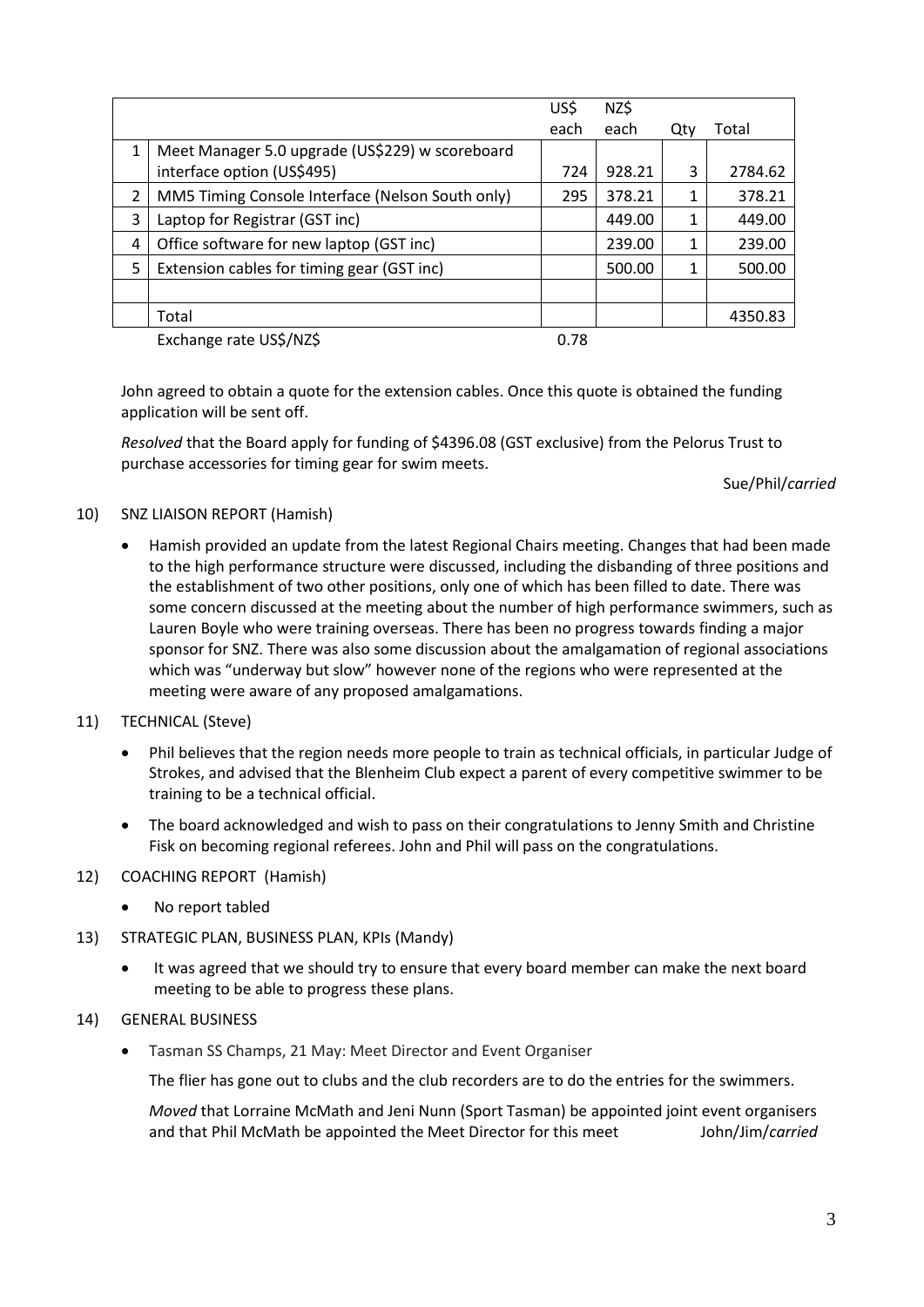Planning for transition to new Board structure/Annual Board Calendar

It was agreed that at the next meeting, the board will consider the establishment of the management committee and who might stand for the board at the next AGM. The Board will continue to review and update the timetable and schedule of tasks for the future board and committee that has been developed by Jim.

Winter Swim Calendar

*Moved* that the SNM Winter meet will generally be held in Blenheim as part of the short course season, and that the SNM Age Group Champs will be held in Nelson (at Nayland pool) as part of the long course summer season

John/Jim/*carried*

*Moved* that the following changes be made to the SNM swimming calendar:

16 May 2015 – TSC Winter Warm up 13 June 2015 – BSC distance and sprint meet (type of meet to be confirmed) 1 August 2015 – BSC meet 29 August 2015 – NSSC invited to hold a meet

Hamish/Jim/*carried*

*Moved* that Ivan Clemett be appointed Meet Director and Lorraine McMath be appointed Event Organiser for the SNM Winter meet. **All and SNM Winter meet.** Hamish/Jim/*carried* 

Dispute Resolution Procedure

Carried forward to next (full) board meeting.

Warm up procedures and signs

Lorraine McMath to email to the board a file to print signs that can be laminated and used during warm ups at future meets.

Zonal expenses

An invoice for \$1,538 was recently received from Swim Canterbury in respect of the six SNM swimmers (and their coaches) who attended the recent zonal competition. This was unexpected and a complete surprise to the swimmers and their coaches, and the board has been approached for a request for a contribution towards the payment of this amount. The options the board considered were:

- i. To contribute nothing
- ii. To pay for the coaches' share (of \$506.55)
- iii. To pay 100% of the costs
- iv. To pay a proportion of the costs.

*Moved* to contribute one half of the total cost **Hamish/Jim/carried** 

Susie will pay the invoice on behalf of the board and then invoice the six swimmers with their share of half of the total amount. A copy of the Swim Canterbury invoice will be sent to the six swimmers, together with a letter explaining why they have been invoiced and detailing the board's contribution.

It was agreed that, rather than write a letter of complaint to Swim Canterbury about the unexpected expenses of the zonal meet, that Jim will phone Amanda MacLeod to express the board's surprise and disappointment about the expenses.

Submission to NCC draft Long Term Plan

Hamish met with Clare Hadley, CE of Nelson City council to discuss the council's long term plan for the Nayland Park pool complex and the Riverside pool. She stated that Nayland pool will not be